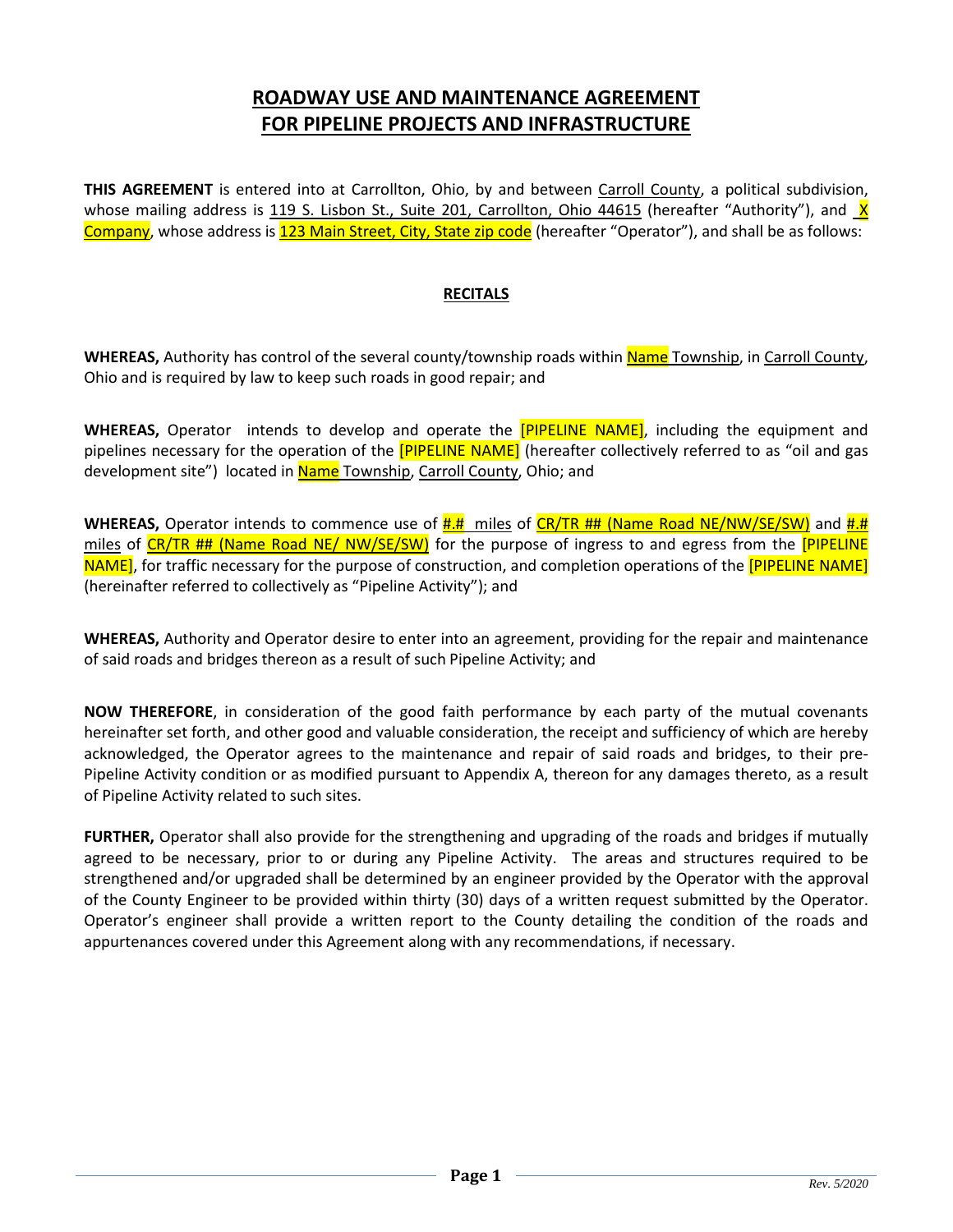## **BOTH PARTIES FURTHER AGREE** to the following additional terms and conditions:

1. The portion of CR/TR ## (Name Road NE/NW/SE/SW) to be utilized by Operator hereunder, is that exclusive portion beginning at *(insert route description here ending at the intersection of CR/TR ##)*. It is understood and agreed that the Operator shall not utilize any of the remainder of CR/TR ## (Name Road NE/NW/SE/SW) for any of its Pipeline Activities hereunder.

2. The portion of CR/TR## (Name Road NE/NW/SE/SW) to be utilized by Operator hereunder, is that exclusive portion beginning at *(the intersection of CR/TR ending at the oil and gas development site)* wherein Operator's site is to be constructed herein. It is understood and agreed that the Operator shall not utilize any of the remainder of CR/TR ## (Name Road NE/NW/SE/SW) for any of its Pipeline Activities hereunder.

3. Those portions of said roads and bridges and their appurtenances to be used by Operator hereunder and mutually agreed to require necessary strengthening and/or upgrading by the Operator's Engineer in conjunction with the County Engineer, shall be strengthened and/or upgraded to a condition sufficient and adequate to sustain the anticipated Pipeline Activity by Operator. Thereafter, such roads shall be maintained by Operator for damages caused by Operator's Pipeline Activity, at Operator's sole expense, throughout the term of this Agreement, to a level consistent with the condition of such roads at the commencement of its use by the Operator hereunder or as modified pursuant to Appendix A, as determined by the Operator's engineer and the Carroll County Engineer. The maintenance of aforementioned roads includes the use of a commercially recognized dust palliative to control the airborne dust created and/or contributed to by the Operator or the Operator's contractors and or agents.

4. Consistent with Ohio Attorney General's Opinion No. 2012-029, any work performed to public roads under this agreement shall constitute a public improvement and therefore Operator may be required to pay prevailing wages according to Ohio Revised Code Sections 4115.03 through 4115.16 to all contractors and subcontractors employed in the construction of this improvement.

5. Either the Operator or the Authority may terminate this Agreement with just cause following at least thirty (30) days written notice to the other of its intent to terminate. As soon as possible after receipt of such notice, the Authority and the Operator shall inspect said roads and bridges and their appurtenances. Following final inspection, the parties shall meet, and all restoration resulting from Operator's Pipeline Activity shall be identified and thereafter completed by the Operator, at Operator's sole expense. Following completion of all restoration work, this Agreement shall be terminated and of no further force or effect.

6. Operator agrees at its expense that it will videotape, photograph, and document the existing condition of the roadways and bridges. The County Engineer and an Engineer representing Operator will review the existing conditions and mutually will agree to any upgrades. The plans to upgrade the road will be prepared by the operator's registered professional Engineer, licensed in the State of Ohio, and approved by the Carroll County Engineer prior to the commencement of any work performed.

Unless excepted by the County Engineer, prior to the Pipeline Activity on the Route, Operator shall post a bond or other surety in a form satisfactory to the Authority to cover the costs of any damage caused by the Pipeline Activity on the Route by Operator. The amount of the bond or surety shall be in an amount no greater than \_\_\_\_\_\_\_\_\_\_\_\_ & 00/100 Dollars (\$\_\_\_\_\_\_\_\_\_\_\_\_\_\_.00) per mile.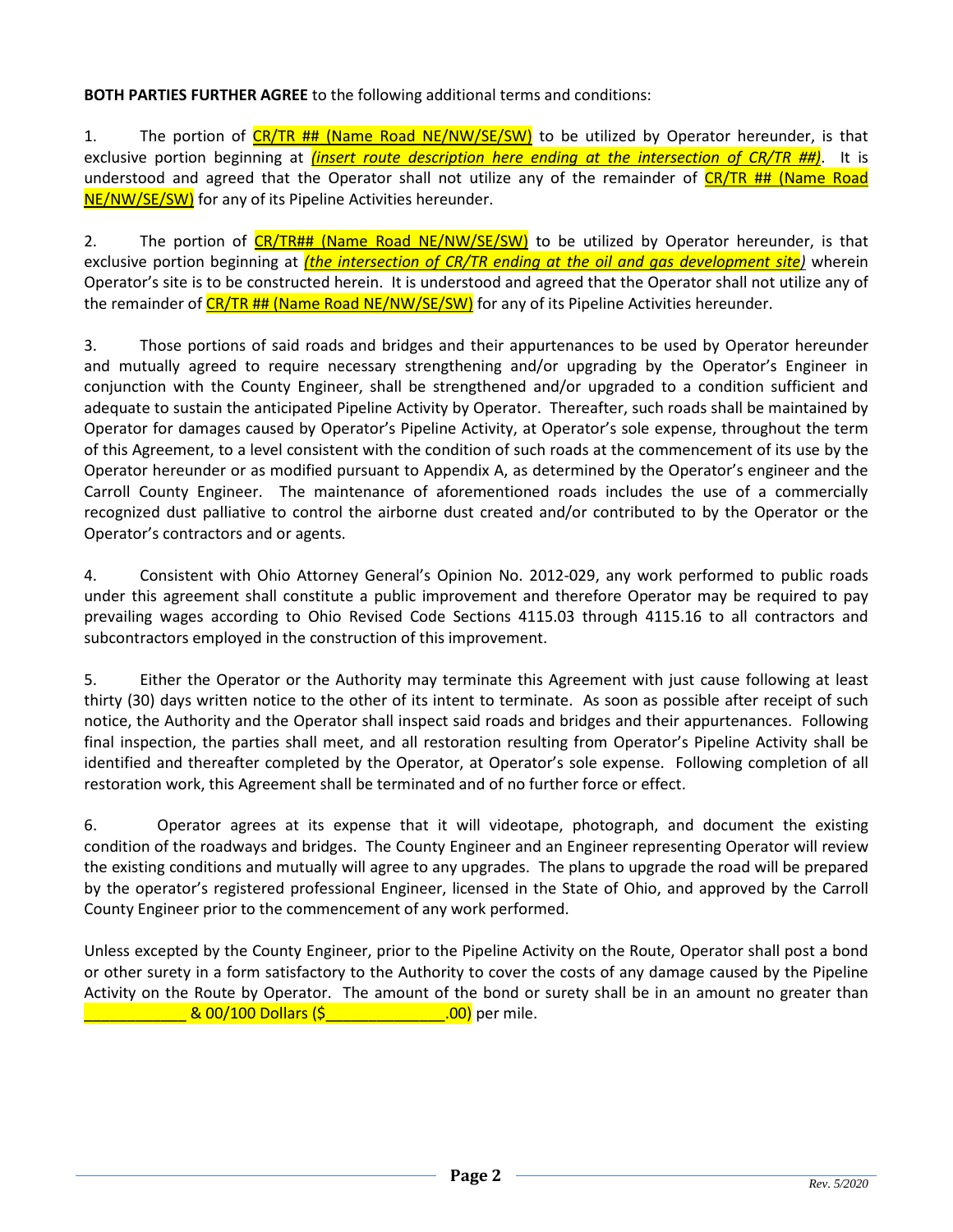7. This agreement is entered into as a condition to the issuance of permits to the Operator for the Pipeline Activity on the Route, and Operator shall receive from Authority such permits to be effective during the term of this Agreement, unless suspended as outlined below. In the absence of such permits, all motor vehicles to be utilized by Operator hereunder, whether owned by Operator or others, shall comply with all legal size, load and weight limits in accordance with State Law, and all non-conforming vehicles shall require the proper local permit.

8. Operator shall furnish the Authority with a written Letter of Authority, setting forth all necessary contact information, including a twenty-four (24) hour emergency contact number, for the authorized local representative of the Operator, and such information shall be maintained and kept current at all times concerned hereunder.

9. During pipeline activity on any of the roads covered by this agreement, the Operator, its contractors, subcontractors and all respective agents, employees, representatives, etc. shall be responsible for placing and maintaining signage in compliance with applicable provisions of the Ohio Manual of Uniform Traffic Control Devices. If Authority determines that any additional traffic signage is needed, or desired, as a result of this Agreement and in the interests of safety, then Operator shall provide for such signage at Operator's sole expense. In the event that any other safety concerns should arise during the course of this Agreement, Operator and Authority agree that they will mutually discuss such concerns and reach a resolution satisfactory to all concerned.

10. DAMAGES AND REPAIRS: If any county or township road is damaged by Operator, its contractors, subcontractors or their respective employees, agents, representatives, etc., Operator shall promptly repair such damage. Operator and Authority shall rely upon applicable Ohio Department of Transportation's Construction and Material Specifications latest edition and any applicable County specification to determine whether the repair has been performed in accordance with standards set forth therein. Subject to considerations of safety, the presence of emergency conditions, and the cost of such repairs, any repair and restoration shall commence and be completed promptly by Operator. Following completion of such repair, the County Engineer and Operator shall jointly inspect the repair to confirm that it has been completed to the reasonable satisfaction of the County Engineer.

FAILURE TO REPAIR: If Operator fails to repair any damage to county or township roads and bridges as required by any portion of this Agreement, the County Engineer may request in writing that Operator perform such repair. If Operator fails to commence such repairs within ten (10) days of such written notice or fails thereafter to maintain reasonable progress in the performance of such repairs, then Authority may suspend all Operator's permits on county and township roads.

11. Operator shall protect, save, indemnify, and hold the Authority, its officials and employees harmless from any liability, claims, damages, penalties, charges, or costs which may arise or be claimed as a result of any violations of any laws or ordinances, or any loss, damage or expense, including injury or death to any person, from any cause or causes from Pipeline Activity whatsoever.

12. Operator assumes all liability for subcontractors and or agents working on Operator's behalf.

13. This Agreement shall be binding upon Operator and Authority, and their respective successors and assigns.

14. In any event that any clause, provision or remedy in this Agreement shall, for any reason, be deemed invalid or unenforceable, the remaining clauses and provisions shall not be affected, impaired or invalidated and shall remain in full force and effect.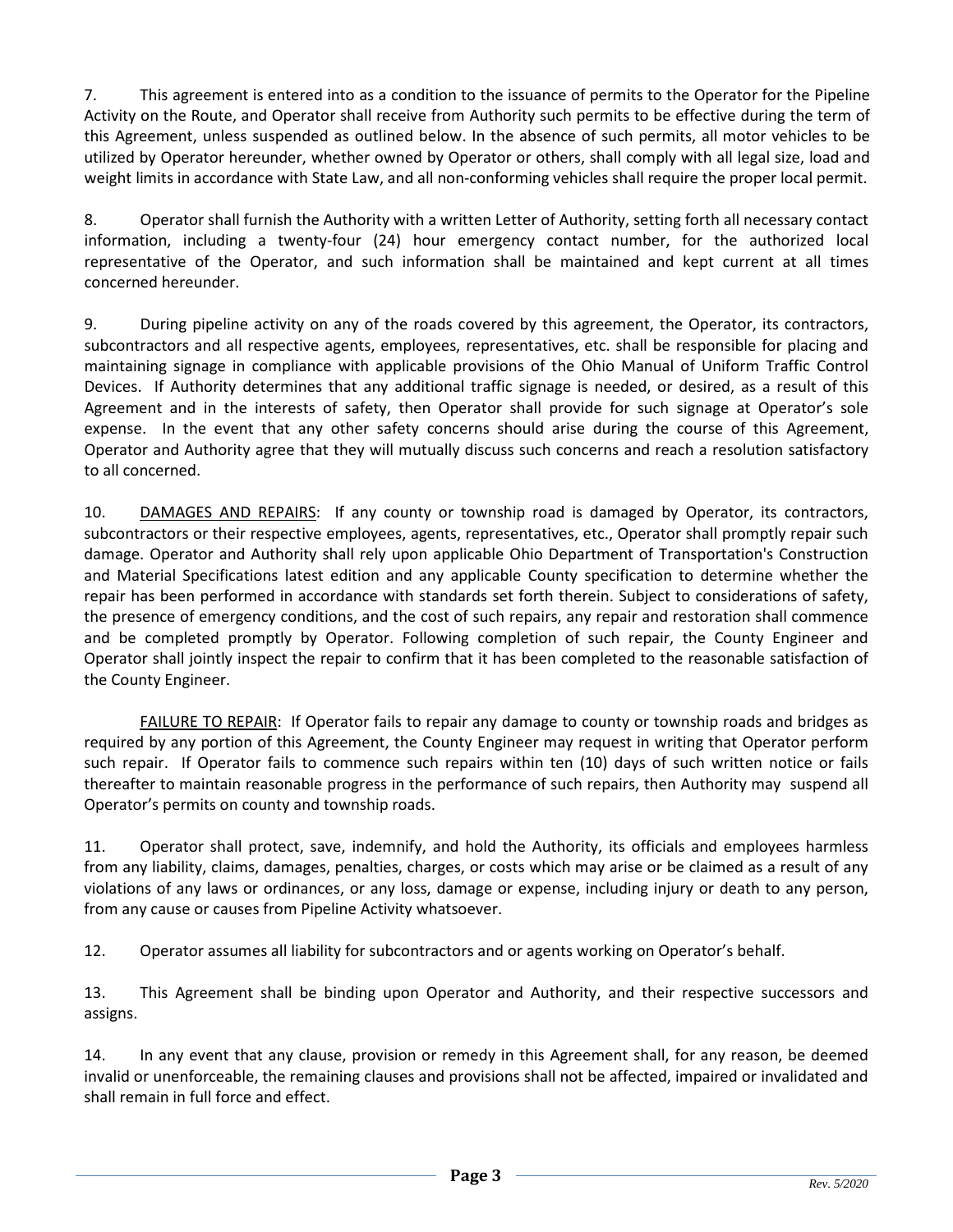| 15. |  |  | Agreement shall be governed by the laws of the State of Ohio. |
|-----|--|--|---------------------------------------------------------------|
|-----|--|--|---------------------------------------------------------------|

| 16.    | This Agreement shall be in effect on <b>Example 20</b> and 20 and 20 and 20 and 20 and 20 and 20 and 20 and 20 and 20 and 20 and 20 and 20 and 20 and 20 and 20 and 20 and 20 and 20 and 20 and 20 and 20 and 20 and 20 and 20 and |                 | 20 |
|--------|------------------------------------------------------------------------------------------------------------------------------------------------------------------------------------------------------------------------------------|-----------------|----|
|        | Executed on the dates set forth below.                                                                                                                                                                                             |                 |    |
|        | <b>Authority</b>                                                                                                                                                                                                                   | <b>Operator</b> |    |
| By:    | Commissioner                                                                                                                                                                                                                       | By:             |    |
| By:    | Commissioner                                                                                                                                                                                                                       | Printed name:   |    |
| By:    | Commissioner                                                                                                                                                                                                                       | Company Name:   |    |
| By:    | Brian J. Wise P.E., P.S., County Engineer                                                                                                                                                                                          | Title:          |    |
| Dated: |                                                                                                                                                                                                                                    | Dated:          |    |
|        | <b>APPROVED AS TO FORM:</b>                                                                                                                                                                                                        |                 |    |

County Prosecutor